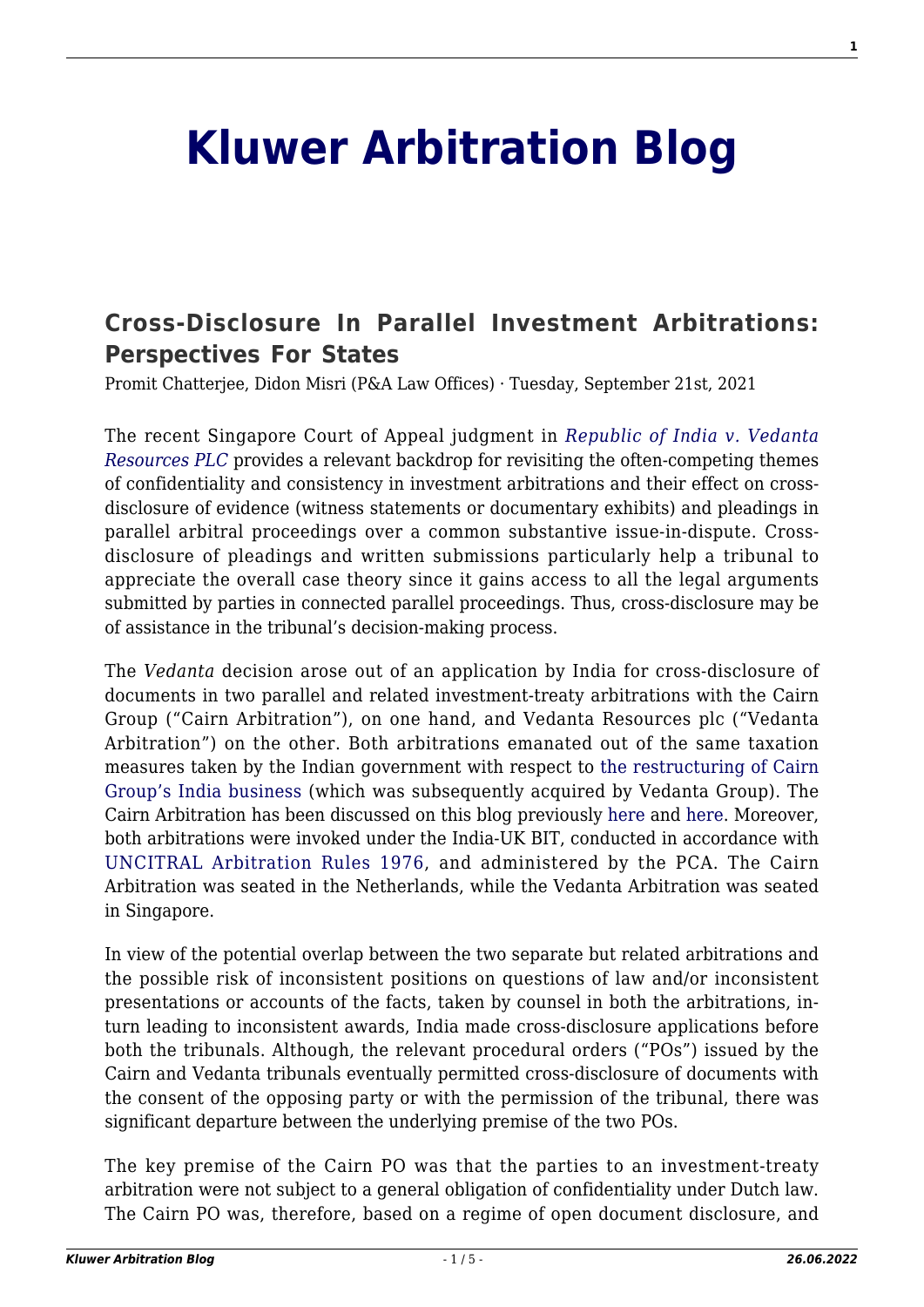expressly stated that the Cairn tribunal would uphold objections to disclosure only rarely.<sup>1)</sup> On the other hand, the Vedanta PO was premised on the notion that parties to an investment-treaty arbitration are subject to a general obligation of confidentiality under Singapore law.  $^{2}$  Thus, the Vedanta tribunal declined to grant the parties a general license to make cross-disclosures, in favour of a case-by-case approach.

Subsequently, India pursued applications before the Singapore High Court and the Singapore Court of Appeal seeking declaratory relief that India would not be in breach of any obligation of confidentiality or privacy if it discloses Vedanta Arbitration documents in the Cairn Arbitration.

### *Confidentiality, Transparency and Cross-Disclosure – States' Probable Concerns*

Irrespective of the merits of these Singapore court decisions, they provide useful context to discuss the practical issues that States face due to strict confidentiality requirements in arbitrations and potential issues that may arise therefrom in parallel investment arbitrations.

Parallel investment arbitrations are essentially multiple arbitrations between States and investors of the same constructive identity, which concern a State-measure's compliance with the State's international investment law obligations. There can be several variants of parallel proceedings. For instance, different shareholders may raise separate disputes arising out of a single factual scenario due to the existence of different treaties based on the shareholders' home States. Similarly, a claimant may raise the same dispute under different treaties because differences in treaty-texts mean that substantive protections thereunder may vary.

If we adhere to strict confidentiality norms (as held by the Singapore courts) in such arbitrations, we may face the prospect of inconsistent decisions from different tribunals. *[CME Czech Republic B.V. v. The Czech Republic](https://www.italaw.com/sites/default/files/case-documents/ita0180.pdf)* and *[Ronald S. Lauder v.](https://www.italaw.com/sites/default/files/case-documents/ita0451.pdf) [Czech Republic](https://www.italaw.com/sites/default/files/case-documents/ita0451.pdf)* are illustrative in this regard. Conflicting awards of this nature are undesirable not only because they raise concerns about the legitimacy of the investment arbitration system, but because they may cause difficulties at the enforcement stage and encourage future litigants to forum-shop. For instance, where it is open to an investor to bring a claim under more than one treaty, an investor may initiate proceedings under one treaty, assess how its legal arguments are being received and strategize accordingly before initiating a second proceeding under another treaty in the hope that it will succeed in at least one proceeding. This creates inequity from a State's perspective, but also leaves open the possibility of several inconsistent and conflicting decisions. Inconsistent decisions, in turn, may lead to several issues at the stage of enforcement. Where there are two inconsistent awards, the enforcement of one decision would invariably lead to an implicit violation of the other. These issues may undercut the finality of awards and significantly delay the resolution of disputes. The potential for inconsistent decisions is also a feature of the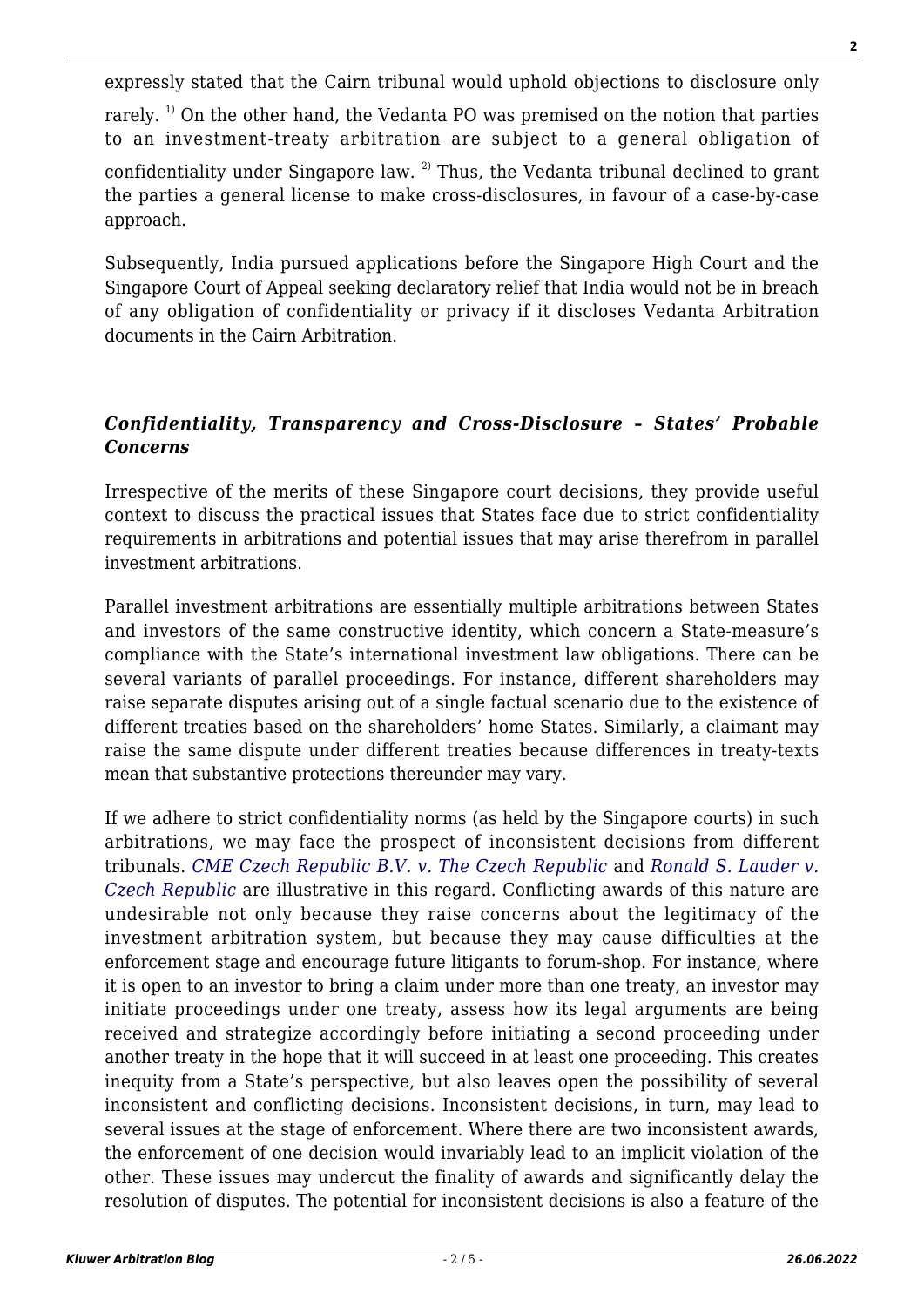larger ongoing debate concerning the so-called 'legitimacy crisis' in ISDS. Minimising the risk of inconsistent decisions is therefore of broader systemic importance and has a key role to play in enhancing the overall effectiveness of the ISDS mechanism.

Issues of confidentiality and consistency are more acute for States such as India, that have not yet adopted the [ICSID Arbitration Rules](https://icsid.worldbank.org/resources/rules-and-regulations/convention/arbitration-rules) (which have an in-built transparency mechanism, e.g., in the form of Rule 48(4) dealing with publication of awards) – and instead participate in ad-hoc investment arbitrations-, mostly under [UNCITRAL](https://pca-cpa.org/en/services/arbitration-services/uncitral-arbitration-rules/) [Arbitration Rules](https://pca-cpa.org/en/services/arbitration-services/uncitral-arbitration-rules/). Nevertheless, even outside the ICSID framework, some States have ratified the UN Convention on Transparency in Treaty-based Investor-State Arbitration, also known as the [Mauritius Convention,](https://uncitral.un.org/en/texts/arbitration/conventions/transparency) which extends the application of the [UNCITRAL Rules on Transparency](https://uncitral.un.org/sites/uncitral.un.org/files/media-documents/uncitral/en/rules-on-transparency-e.pdf) to arbitration proceedings commenced under treaties concluded after 1 April 2014. The Mauritius Convention requires, among other things, the publication of information regarding the names of disputing parties, economic sector involved and treaty under which the claim is being made, the potential for a "third person" to file a written submission with the arbitral tribunal regarding a matter within the scope of the dispute, and that hearings for the presentation of evidence or for oral argument be made to the public.

Considering the issues with parallel proceedings, it is relevant to note that the Singapore High Court, in its judgment, stated that investment-treaty arbitrations concern crucial issues of public interest and public policy involving a sovereign which is accountable to its people and "*considerations which apply to a private arbitration do not apply with equal force to investment-treaty arbitrations*." According to the [Singapore High Court,](https://www.supremecourt.gov.sg/docs/default-source/module-document/judgement/os980-of-2018-republic-of-india-v-vedanta-resources-plc-(upload)-v2-pdf.pdf) "*a different approach may well be warranted in investmenttreaty arbitration, given the different stakeholders and the sovereign and public interests implicated*." Whilst there may, therefore, be a general obligation of confidentiality under common law, that obligation may not extend to investment-treaty arbitration, which requires consideration of broader issues of public policy and sovereignty. A similar view has also been taken by other investment arbitration tribunals. For example, the tribunal in *[Vivendi](https://www.italaw.com/sites/default/files/case-documents/ita0815.pdf)* [v.](https://www.italaw.com/sites/default/files/case-documents/ita0815.pdf) *[Argentina](https://www.italaw.com/sites/default/files/case-documents/ita0815.pdf)*, noted that nearly all investment treaty arbitrations involve matters of public interest because the international legal responsibility of a State is in question.

However, given the lack of a uniform global standard of confidentiality in investment arbitrations, States should carefully consider taking adequate steps before or at the stage of initiation of an investor-State arbitration to ensure that they would be able to obtain cross-disclosure of documents if required at a subsequent stage.

#### *Practical Steps for States seeking Cross-Disclosure*

States should ideally consider addressing this issue at a treaty-level, for instance by ratifying the Mauritius Convention (or incorporating similar provisions into the BITs) and/or administering arbitrations under the ICSID framework – both of which have enhanced transparency and disclosure provisions, as opposed to usual ad-hoc arbitrations. This would obviate the need to have a separate cross-disclosure regime, given that the main submissions of the parties would anyway be in the public domain.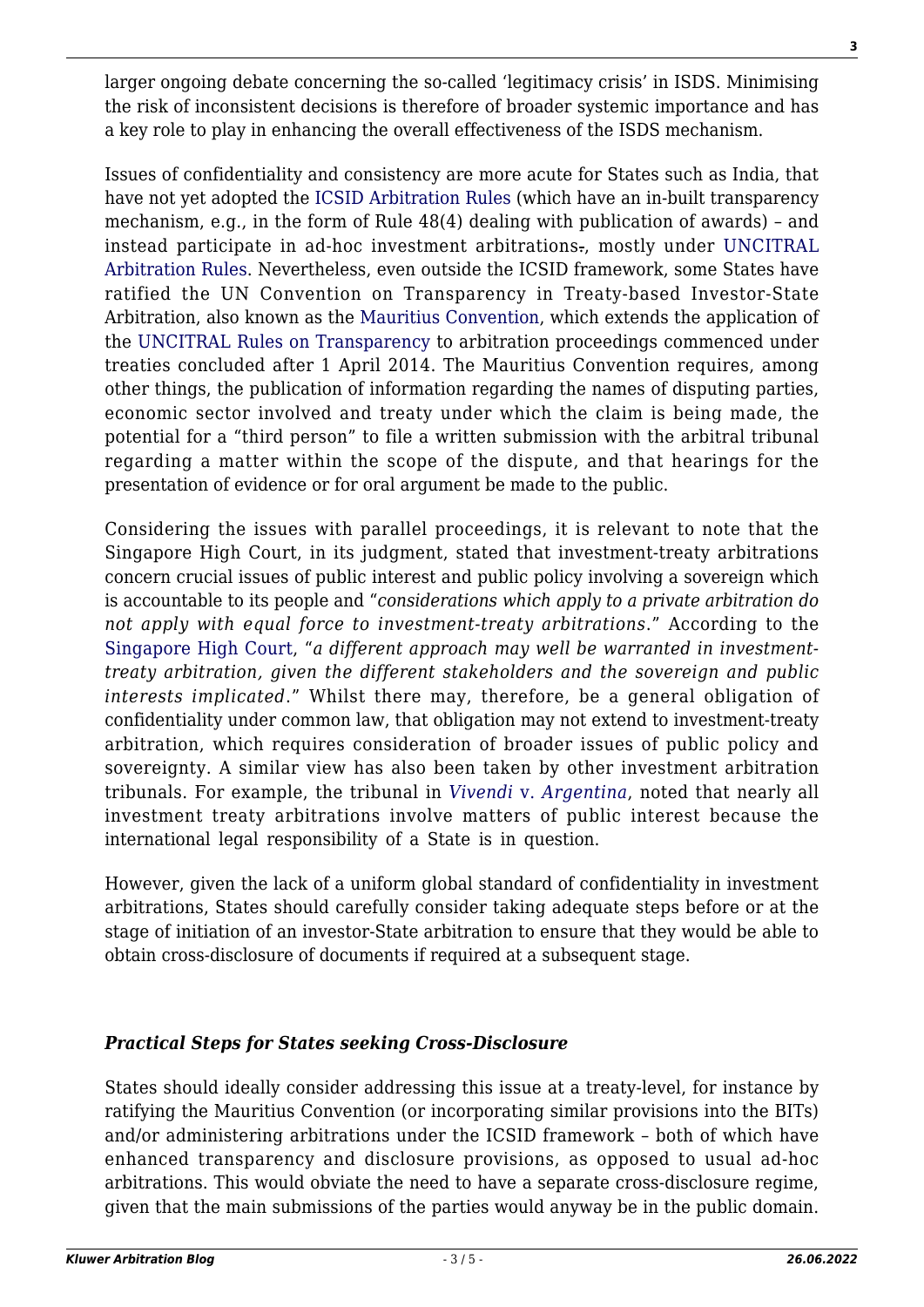Ratifying such treaties would also build a positive perception in favour of the States as it would indicate they are committed to the broader idea of transparency and full disclosure of ISDS proceedings, rather than being perceived as taking a selective approach to cross-disclosure only when it advances their case theory in a subsequent arbitration.

Given that treaty adoption is a time-taking process (which requires wider consensus building), States should also explore means to ensure cross-disclosure on a case-bycase basis for its existing ISDS proceedings. For instance, in the case of UNCITRAL Arbitration Rules governed and/or other forms of non-ICSID arbitrations, States should give considerable thought in agreeing to a specific seat of the arbitration. Although multiple strategic factors would inform this choice, for the purpose of enhancing the possibility of the tribunal granting cross-disclosure, States would be better placed opting for civil law jurisdictions (eg, the Netherlands, Germany, France, etc.) which do not impose a rigid duty of confidentiality in arbitrations compared to common law jurisdictions like England & Wales, Singapore and India. This is because Claimants usually resist cross-disclosure by stating that it breaches the inherent duty of confidentiality in arbitrations. As can be observed from the Vedanta and Cairn POs, the difference in the standards of confidentiality under the Dutch and Singapore legal systems led to significantly different scales of cross-disclosure permitted in the Vedanta and Cairn arbitrations.

#### **Profile Navigator and Relationship Indicator**

 $\mathcal{L}_\text{max}$ 

Offers 6,200+ data-driven arbitrator, expert witness and counsel profiles and the ability to explore relationships of 13,500+ arbitration practitioners and experts for potential conflicts of interest.

[Learn how](https://www.wolterskluwer.com/en/solutions/kluwerarbitration/practiceplus?utm_source=arbitrationblog&utm_medium=articleCTA&utm_campaign=article-banner) **[Kluwer Arbitration Practice Plus](https://www.wolterskluwer.com/en/solutions/kluwerarbitration/practiceplus?utm_source=arbitrationblog&utm_medium=articleCTA&utm_campaign=article-banner)** [can support you.](https://www.wolterskluwer.com/en/solutions/kluwerarbitration/practiceplus?utm_source=arbitrationblog&utm_medium=articleCTA&utm_campaign=article-banner)

*To make sure you do not miss out on regular updates from the Kluwer Arbitration Blog, please subscribe [here](http://arbitrationblog.kluwerarbitration.com/newsletter/). To submit a proposal for a blog post, please consult our [Editorial Guidelines.](http://arbitrationblog.kluwerarbitration.com/editorial-guidelines/)*